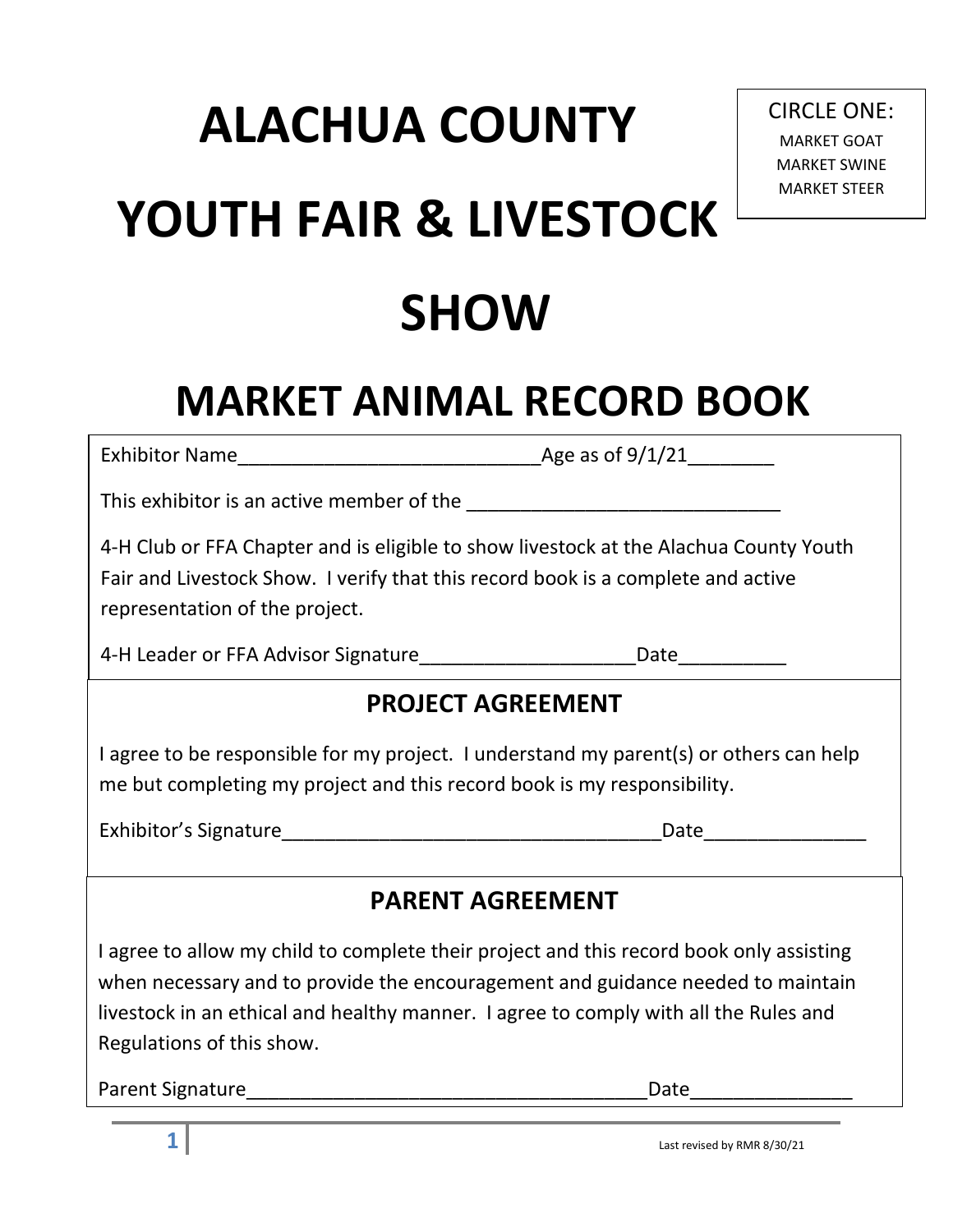### ALACHUA COUNTY YOUTH FAIR AND LIVESTOCK SHOW

### RECORD BOOK GUIDELINES

- 1. You must turn in a completed record book to be able to exhibit an animal at the Alachua County Youth Fair and Livestock Show.
- 2. Your record book should start the day you tag you market project in.
- 3. Your record book should be bound in a 3-prong folder **DO NOT USE A BINDER**. On the front cover of your folder should be following information: First and last name, age as of September 1, age division ( Junior, Intermediate, Senior), the name of your 4-H club or FFA chapter, and the animal division (Market Goat, Market Swine, Market Steer). Failure to follow these guidelines will result in a 10 point deduction.
- 4. There are no extra points for creativity only neatness and accuracy in this record book as this is a record keeping tool.
- 5. Always double check your work, especially your math calculations.
- 6. Your record book may be typed or handwritten, in ink, by the exhibitor.
- 7. Record books MUST be turned in BEFORE the exhibitors meeting on Friday, March  $4<sup>th</sup>$ . Record books are to be completed. They must also be signed by exhibitor, parent and club/chapter leader.
- 8. Any incomplete page in this book will result in a "no grade" for the entire book.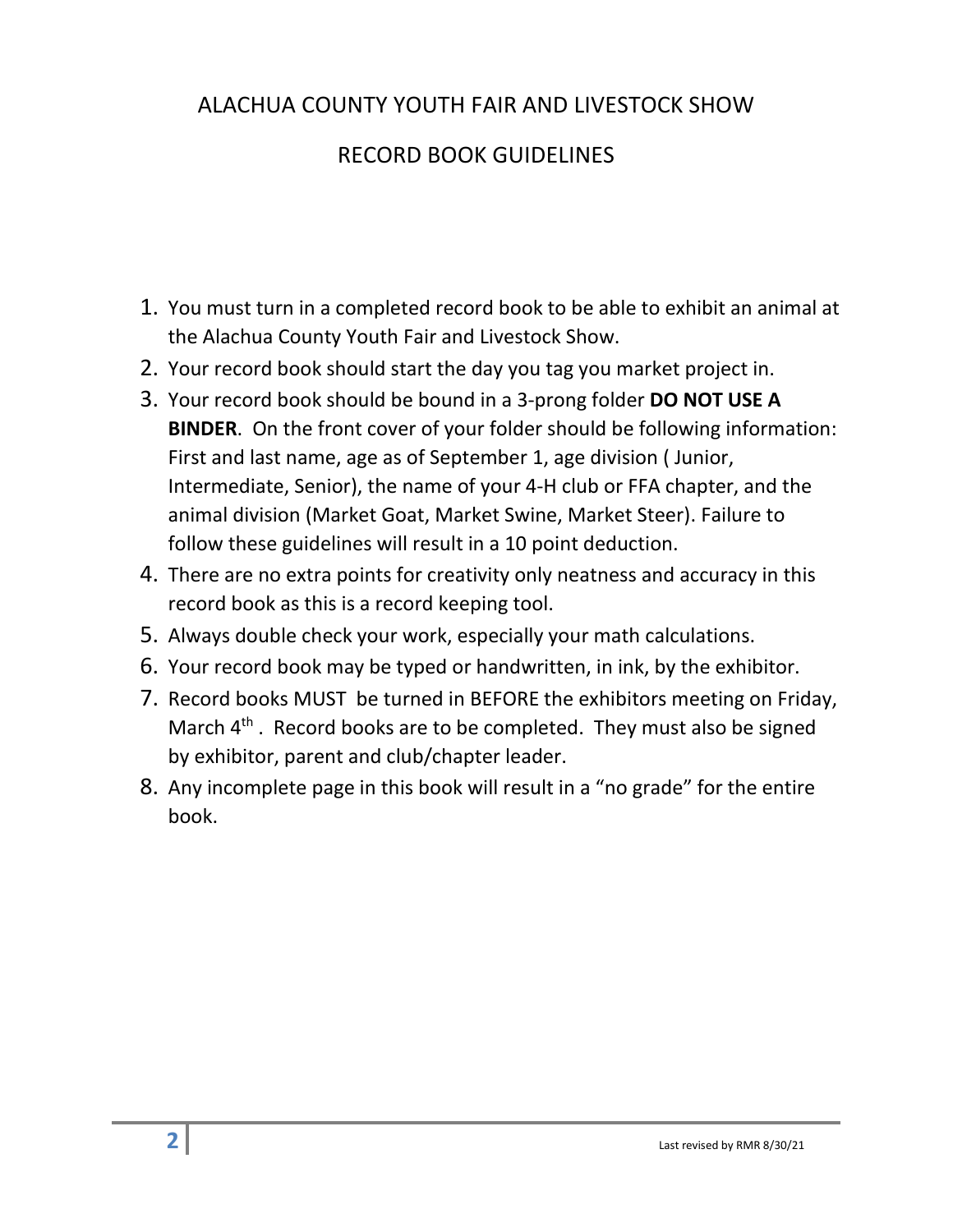### Record Book Score Card

|                                                | <b>Points</b>   | <b>Points</b>   |
|------------------------------------------------|-----------------|-----------------|
| <b>Sections</b>                                | <b>Possible</b> | <b>Received</b> |
| Agreements                                     |                 |                 |
| (All signature and correct dates)              | 3               |                 |
| Project Inventory                              | 10              |                 |
| <b>Project Animal Inventory</b>                | 5               |                 |
| <b>Health Records</b>                          | 10              |                 |
| Feed Efficiency                                | 10              |                 |
| Project Income                                 | 5               |                 |
| Non-Feed Expenses                              | 8               |                 |
| <b>Feed Expenses</b>                           | 8               |                 |
| <b>Project Financial Summary</b>               | 6               |                 |
| Buyers Letter & Interview Form                 | 5               |                 |
| <b>Project Story</b>                           | 10              |                 |
| <b>Picture Story</b>                           |                 |                 |
| (Pictures and caption will be judged together) | 10              |                 |
| <b>Neatness and Accuracy</b>                   | 10              |                 |

|                                          | <b>Points</b>   | <b>Points</b>   |  |
|------------------------------------------|-----------------|-----------------|--|
| <b>Optional Bonus Points</b>             | <b>Possible</b> | <b>Received</b> |  |
| Project Accomplishment and/or Activities | $0 - 5$         |                 |  |
| <b>Total Possible Points</b>             | 105             |                 |  |
|                                          |                 |                 |  |
| <b>Total Points Received</b>             |                 |                 |  |

Judges Comments:

### **Ribbon Awards**

Blue 90-100 points Red 80-89 points White 70-79 points No ribbon 69 points and below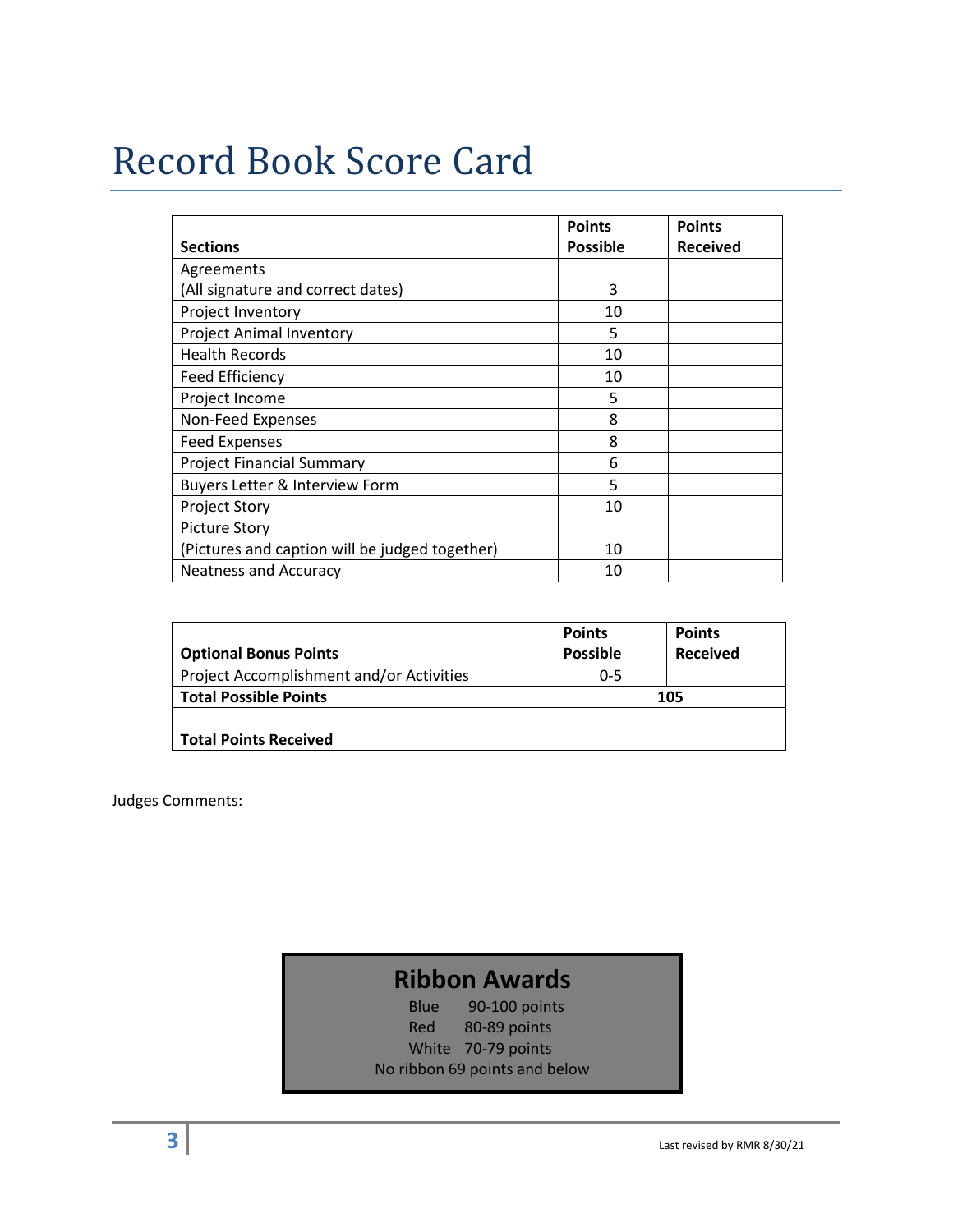### Project Inventory

#### *Notes for Project inventory*

- 1. **Date acquired** List the date you obtained this item. On items older than 1 year, the year will be sufficient.
- 2. **Original purchase cost or value** What did this item cost when you obtained it or the fair market value if you did not have to purchase it?
- 3. **Value at beginning of project** Same as purchase cost for items purchased in the current project year **(Project year is from September 1 – March 3).** On items from previous years, this should be the value from last year's ending inventory or depreciated value of 10% of original purchase cost per project year.
- 4. **Depreciation of 10%** *(For this record book it will be based on simple straight-line depreciation with no salvage value and an assumed 10-year life)* This will be 10% per project year of the original purchase cost for the items you will still have at the end of the project. This includes items you had at the beginning of the project as well as items purchased during the year. Depreciation is the loss in value of your assets due to wear and tear and it is an expense.
- 5. **Value at the end of the project** This is the value at the beginning of the project minus the current year's depreciation.
- 6. **Junior Exhibitors**: Junior exhibitors needs to try to complete the depreciation portion of this page so they can use the information on their Project Financial Summary, but they will not have points deducted for mistakes. We will correct any errors made to improve understanding for future record books.

| <b>Items</b><br><b>Description</b> | <b>Date Acquired</b>                                    | <b>Purchase</b><br>Cost or<br>Value | Value at<br><b>Beginning of</b><br>Project                             | <b>Depreciation</b>                        | Value at<br>end of<br>project      |
|------------------------------------|---------------------------------------------------------|-------------------------------------|------------------------------------------------------------------------|--------------------------------------------|------------------------------------|
| Rope                               | 2010                                                    | 5.00                                | 3.50                                                                   | .50                                        | 3.00                               |
| Explanation                        | Gift from parents<br>4 years ago at<br>start of project | Fair value<br>when<br>received      | Depreciated in<br>prior 3 yrs 10% per<br>year<br>value = $5.00 - 1.50$ | Depreciation this year<br>$= 10\%$ of 5.00 | 5.00<br>$-1.50$<br>$-0.50$<br>3.00 |
| Brush                              | 01/2021                                                 | 6.00                                | 5.40                                                                   | .60                                        | 4.80                               |
| Explanation                        | Purchased last<br>project year                          | Purchase<br>price                   | Depreciated in<br>prior year 10%<br>Value = $6.00 - 0.60$              | Depreciation this year<br>$= 10\%$ of 6.00 | 6.00<br>$-0.60$<br>$-0.60$<br>4.80 |
| Total<br>Depreciation *            |                                                         |                                     |                                                                        | 1.10                                       |                                    |
| Value of<br><b>Project Assets</b>  |                                                         |                                     |                                                                        |                                            | 7.80                               |

#### **Evamples**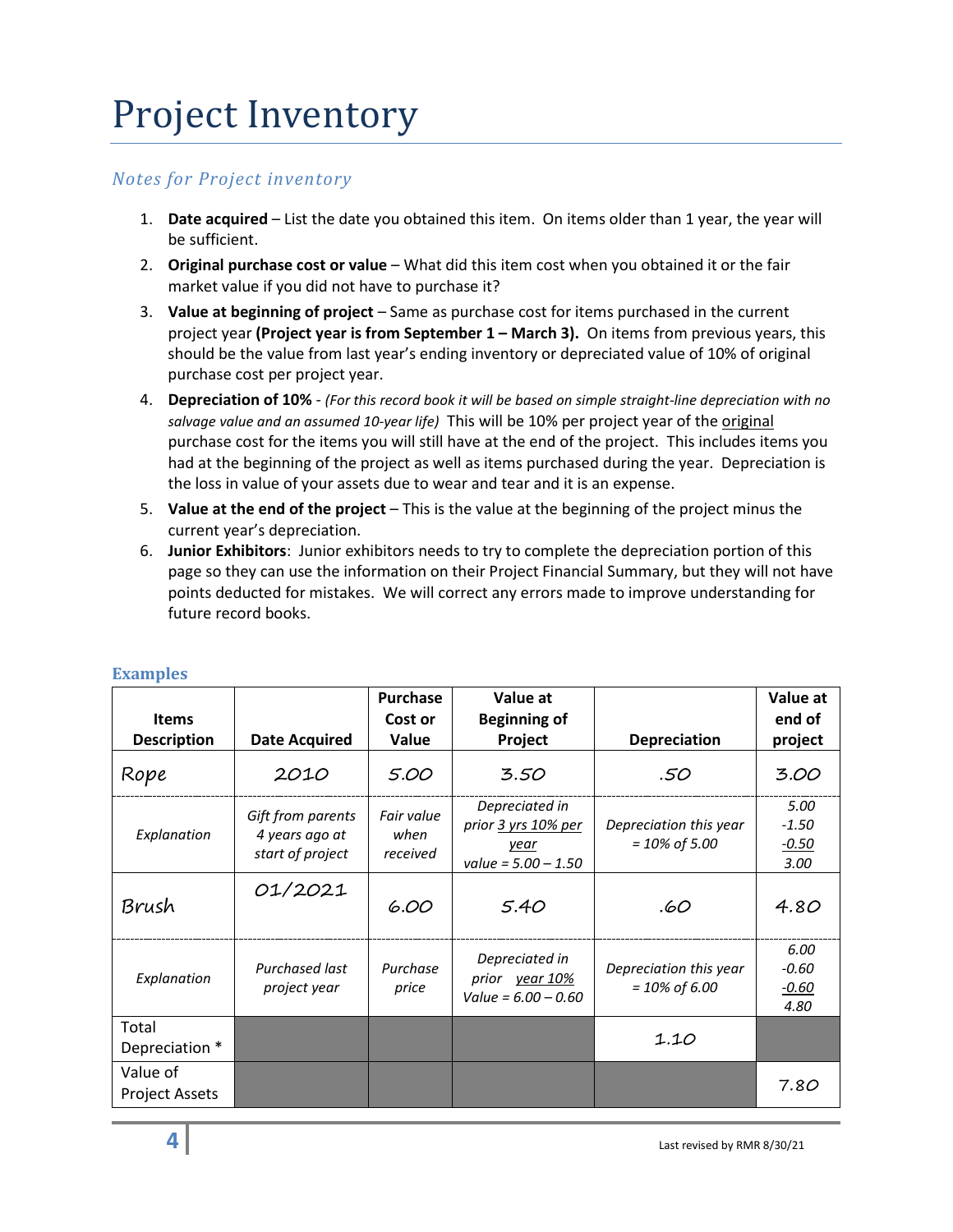## Project Inventory Continued

List all equipment and assets you had at the beginning of the project. After listing existing inventory, you should also list those items you purchased this year that you will keep after the project is finished. **List the items you will keep past the end of this project on this page only** (inventory examples include clippers, blowers, chutes, tack, etc.). Do NOT list expendable items such as shampoo, etc.

Refer to Notes for Project Inventory, page 4, for descriptions of each column.

|                                                           | Date            | Original<br><b>Purchase</b> | Value at<br><b>Beginning</b> | Depreciation<br>(10% of | Value at<br>end of |
|-----------------------------------------------------------|-----------------|-----------------------------|------------------------------|-------------------------|--------------------|
| <b>Item Description</b>                                   | <b>Acquired</b> | <b>Cost or Value</b>        | of Project                   | <b>Original Cost)</b>   | project            |
|                                                           |                 |                             |                              |                         |                    |
|                                                           |                 |                             |                              |                         |                    |
|                                                           |                 |                             |                              |                         |                    |
|                                                           |                 |                             |                              |                         |                    |
|                                                           |                 |                             |                              |                         |                    |
|                                                           |                 |                             |                              |                         |                    |
|                                                           |                 |                             |                              |                         |                    |
|                                                           |                 |                             |                              |                         |                    |
|                                                           |                 |                             |                              |                         |                    |
|                                                           |                 |                             |                              |                         |                    |
|                                                           |                 |                             |                              |                         |                    |
|                                                           |                 |                             |                              |                         |                    |
|                                                           |                 |                             |                              |                         |                    |
|                                                           |                 |                             |                              |                         |                    |
| <b>Total Depreciation</b><br>(Depreciation is an expense) |                 |                             |                              |                         |                    |
| Value of Project Assets                                   |                 |                             |                              |                         |                    |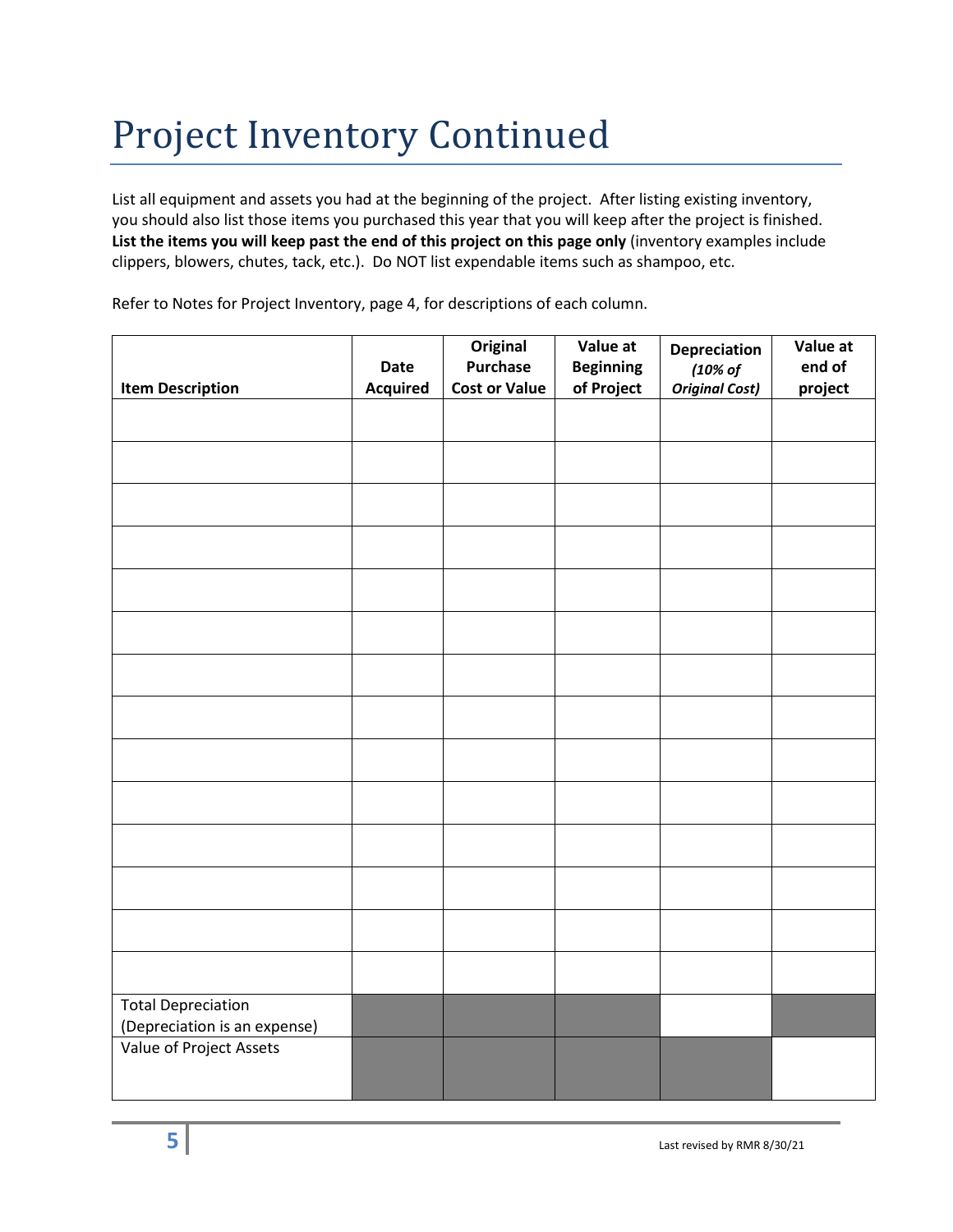# Project Animal Inventory

#### *Notes for Project Animal Inventory*

**Beginning \$ Value:** Fair market value of existing animals at the beginning of project OR the purchase cost of new animals including transportation

**Estimated Current Price:** The Estimated Current Price will be given at the fair weigh-in or record book check-in.

**Ending \$ Value:** Ending Weight X Estimated Current Price = Current Market Price or Ending \$ Value

| Animal<br><b>Description</b><br>(Name/Number) | Date<br><b>Purchased</b><br>Or Born | <b>Beginning</b><br>Weight | <b>Beginning</b><br>Value | <b>Ending</b><br>Weight | <b>Estimated</b><br><b>Current</b><br><b>Price</b> | <b>Ending</b><br>Value |
|-----------------------------------------------|-------------------------------------|----------------------------|---------------------------|-------------------------|----------------------------------------------------|------------------------|
|                                               |                                     |                            |                           |                         |                                                    |                        |
|                                               |                                     |                            |                           |                         |                                                    |                        |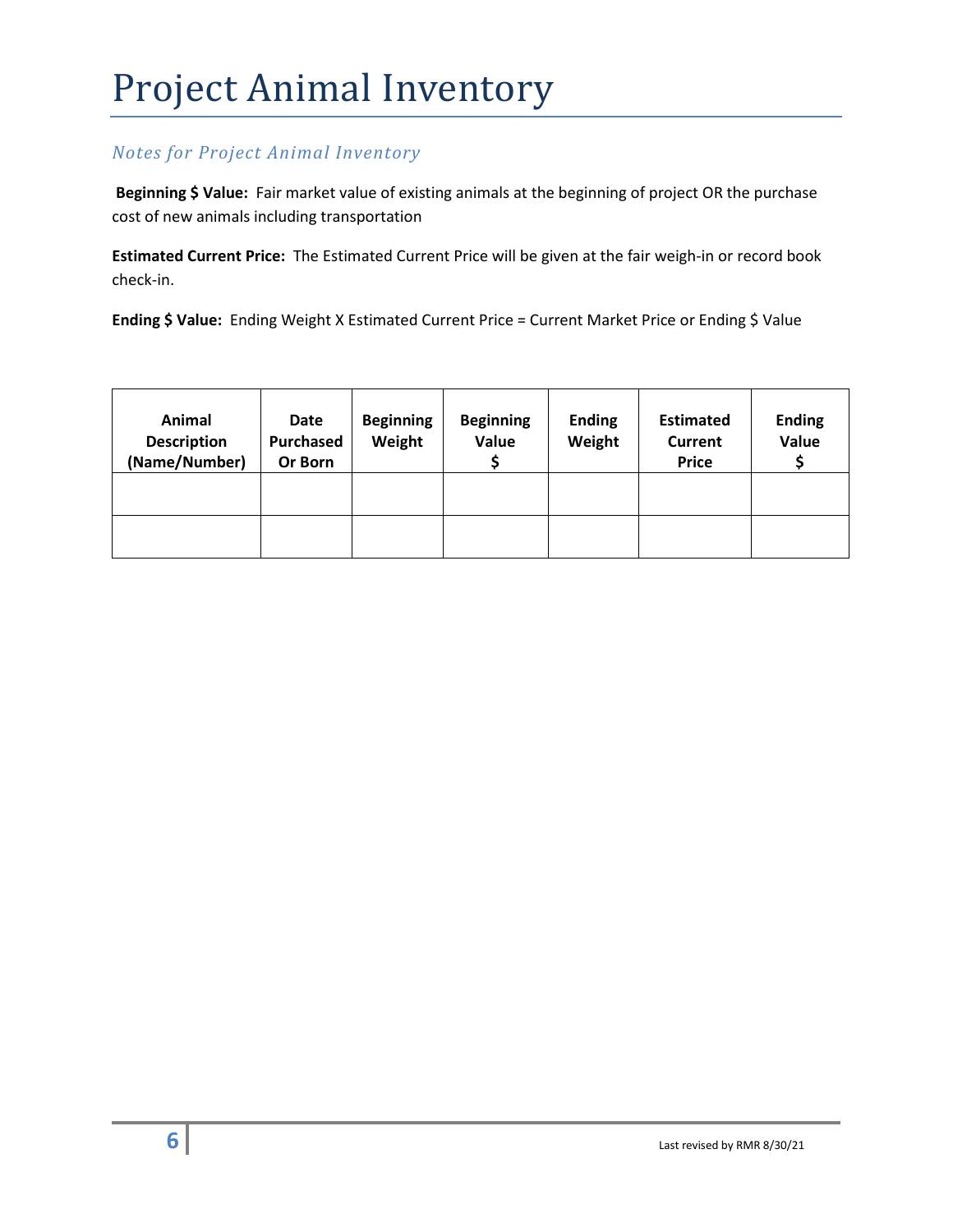### Health Records

Please list any health-related activities: deworming, vaccinating or any need for a veterinarian service. Include what medicine you used, the dosage and what you used the medicine for. **ALSO INCLUDE** your health certificate visit from your veterinarian if APPLICABLE. Only fill in applicable information- do not "X" out. If your project animal does not require any medicine or medical attention, please note below.

Add additional pages if needed.

| <b>Date</b> | Description of<br>activity | <b>Product used</b> | <b>Dosage</b> | Withdrawal<br><b>Time</b> |
|-------------|----------------------------|---------------------|---------------|---------------------------|
|             |                            |                     |               |                           |
|             |                            |                     |               |                           |
|             |                            |                     |               |                           |
|             |                            |                     |               |                           |
|             |                            |                     |               |                           |
|             |                            |                     |               |                           |
|             |                            |                     |               |                           |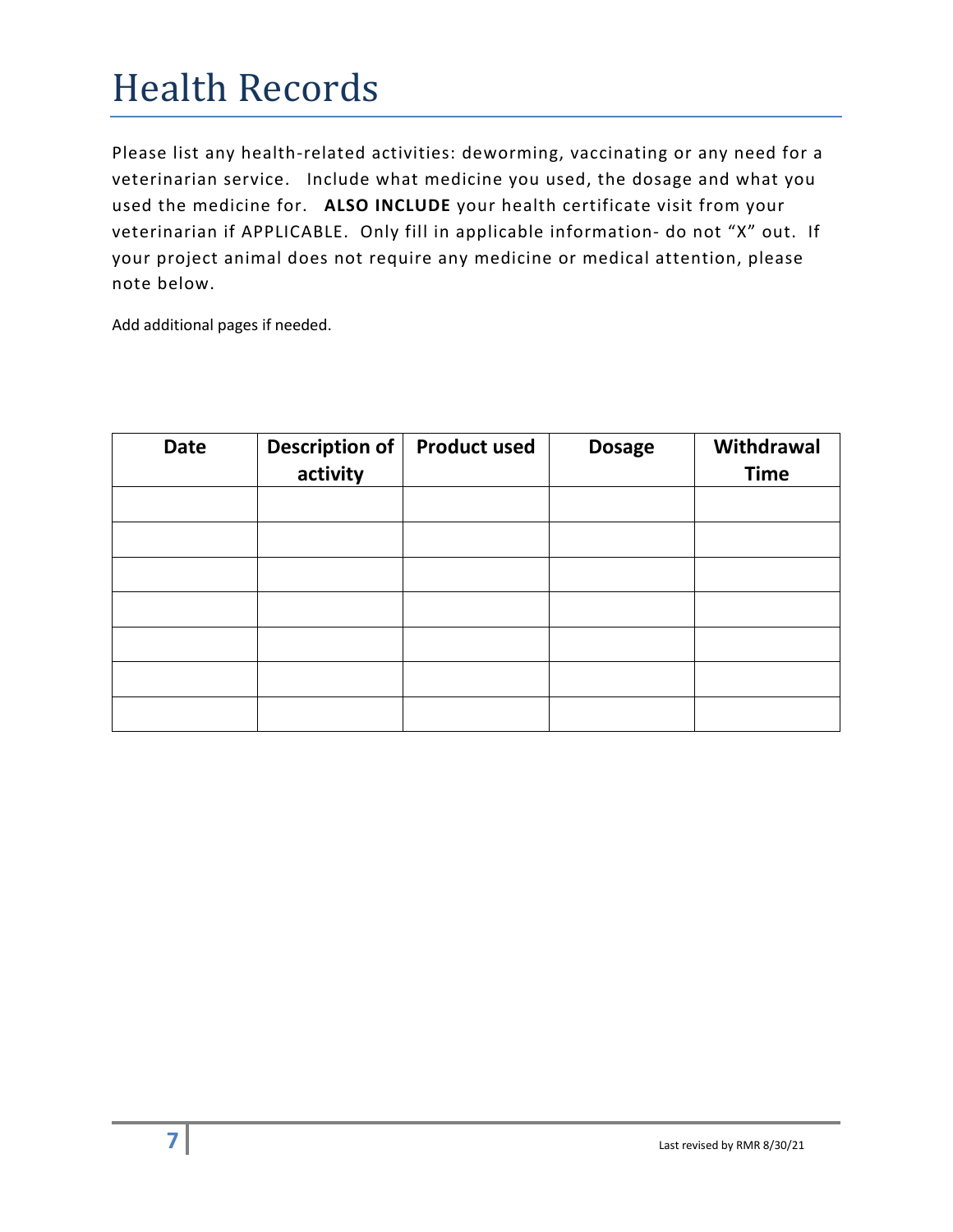### Feed Efficiency

#### *Example for Feed Efficiency*

Total the columns downward to get the grand total.

Weight tapes are available from leaders and advisors to offer a weight estimate.

It is recommended to weigh you animal several times throughout the project.

Starting Weight = Should be the weight of the animal from the fair weigh in or check-in day.

| <b>Date</b> | <b>Starting</b><br>Weight*<br>A | Interval<br>Weight<br>В     | <b>Total</b><br><b>Pounds</b><br>Gained<br>$(B-A)=C$ | <b>Total Days on</b><br><b>Feed from</b><br><b>Initial Weigh-</b><br><b>In</b><br>D | Rate of<br>Gain<br>(C/D) | <b>Total lbs of</b><br>Feed<br>Purchased<br>E | Feed<br><b>Conversion</b><br>(E/C)<br>F | <b>Feed Cost</b><br>of Gain<br>(Total Feed<br>Expense/C) |
|-------------|---------------------------------|-----------------------------|------------------------------------------------------|-------------------------------------------------------------------------------------|--------------------------|-----------------------------------------------|-----------------------------------------|----------------------------------------------------------|
| 9/17/2014   | 553 lbs                         |                             |                                                      |                                                                                     |                          |                                               |                                         |                                                          |
| 10/15/2014  |                                 | 645 lbs                     | 92 lbs                                               | 28 days                                                                             | $3.3$ lbs                |                                               |                                         |                                                          |
| 12/6/2014   |                                 | 778 lbs                     | 225 lbs                                              | 80 days                                                                             | $2.8$ lbs                |                                               |                                         |                                                          |
| 1/15/2015   |                                 | 902 lbs                     | 349 lbs                                              | 120 days                                                                            | $2.9$ lbs                |                                               |                                         |                                                          |
| 2/15/2015   |                                 | 1062 lbs                    | 509 lbs                                              | 151 days                                                                            | 3.37 lbs                 |                                               |                                         |                                                          |
| 3/2/2015    |                                 | Final<br>Weight<br>1157 lbs | 1157-553<br>$= 604$ lbs                              | $3/2/2014 -$<br>$9/17/2014 =$<br>167 days                                           | $604/167 =$<br>3.62 lbs  | 3,000 lbs                                     | $3000/604 =$<br>4.97                    | $$700/604$ lbs =<br>1.16                                 |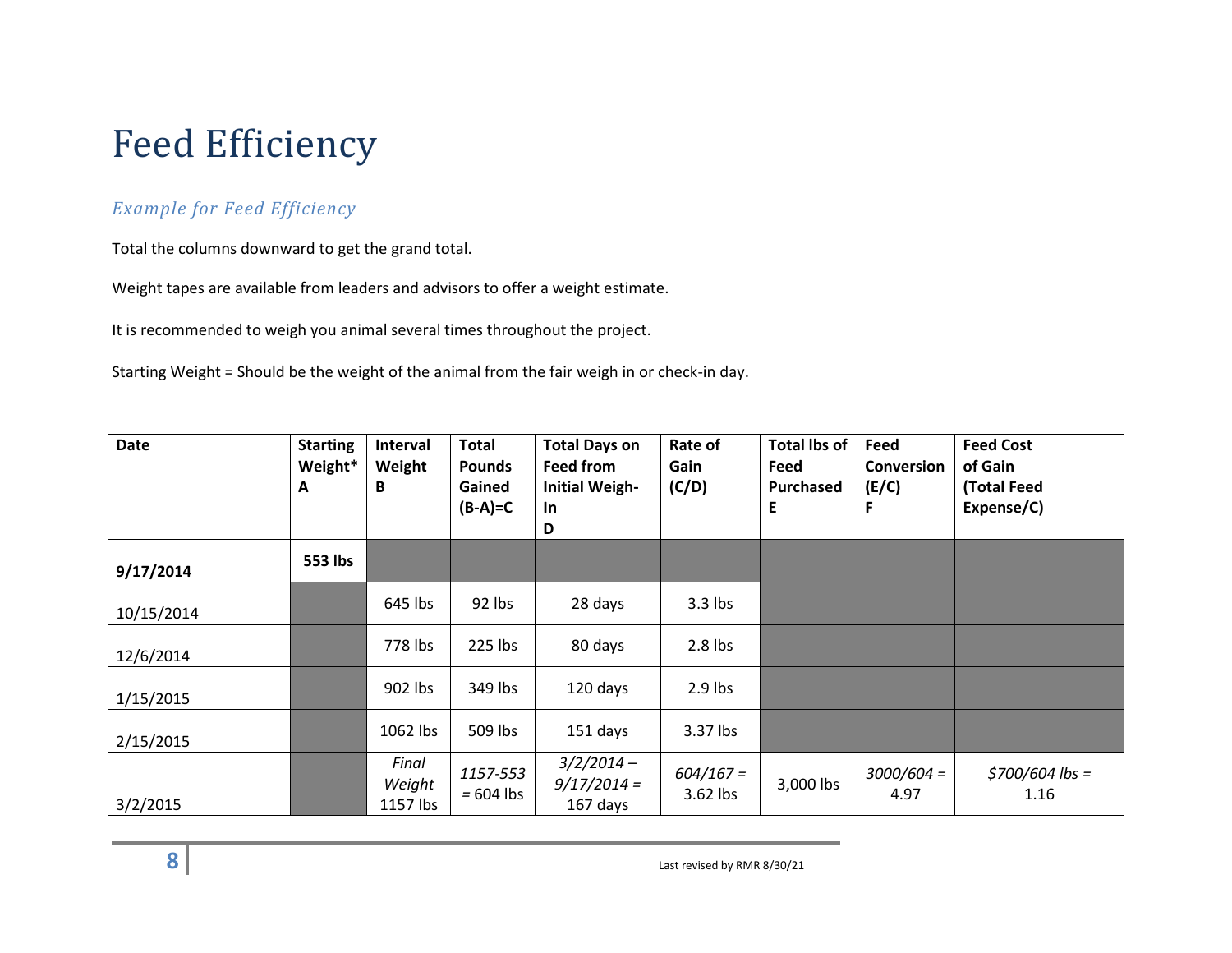### Feed Efficiency Continued

| Date | <b>Starting</b><br>Weight*<br>A | <b>Interval Weight</b><br>$\, {\bf B}$ | <b>Total Pounds</b><br>Gained<br>$(B-A)=C$ | <b>Total Days on</b><br><b>Feed from Initial</b><br>Weigh-In<br>D | Rate of<br>Gain<br>(C/D) | <b>Total lbs</b><br>of Feed<br><b>Purchased</b><br>E | Feed<br>Conversion<br>(E/C)<br>F | <b>Feed Cost</b><br>of Gain<br>(Total Feed<br>Expense/C) |
|------|---------------------------------|----------------------------------------|--------------------------------------------|-------------------------------------------------------------------|--------------------------|------------------------------------------------------|----------------------------------|----------------------------------------------------------|
|      |                                 |                                        |                                            |                                                                   |                          |                                                      |                                  |                                                          |
|      |                                 |                                        |                                            |                                                                   |                          |                                                      |                                  |                                                          |
|      |                                 |                                        |                                            |                                                                   |                          |                                                      |                                  |                                                          |
|      |                                 |                                        |                                            |                                                                   |                          |                                                      |                                  |                                                          |
|      |                                 |                                        |                                            |                                                                   |                          |                                                      |                                  |                                                          |
|      |                                 | <b>Final Weight</b>                    |                                            |                                                                   |                          |                                                      |                                  |                                                          |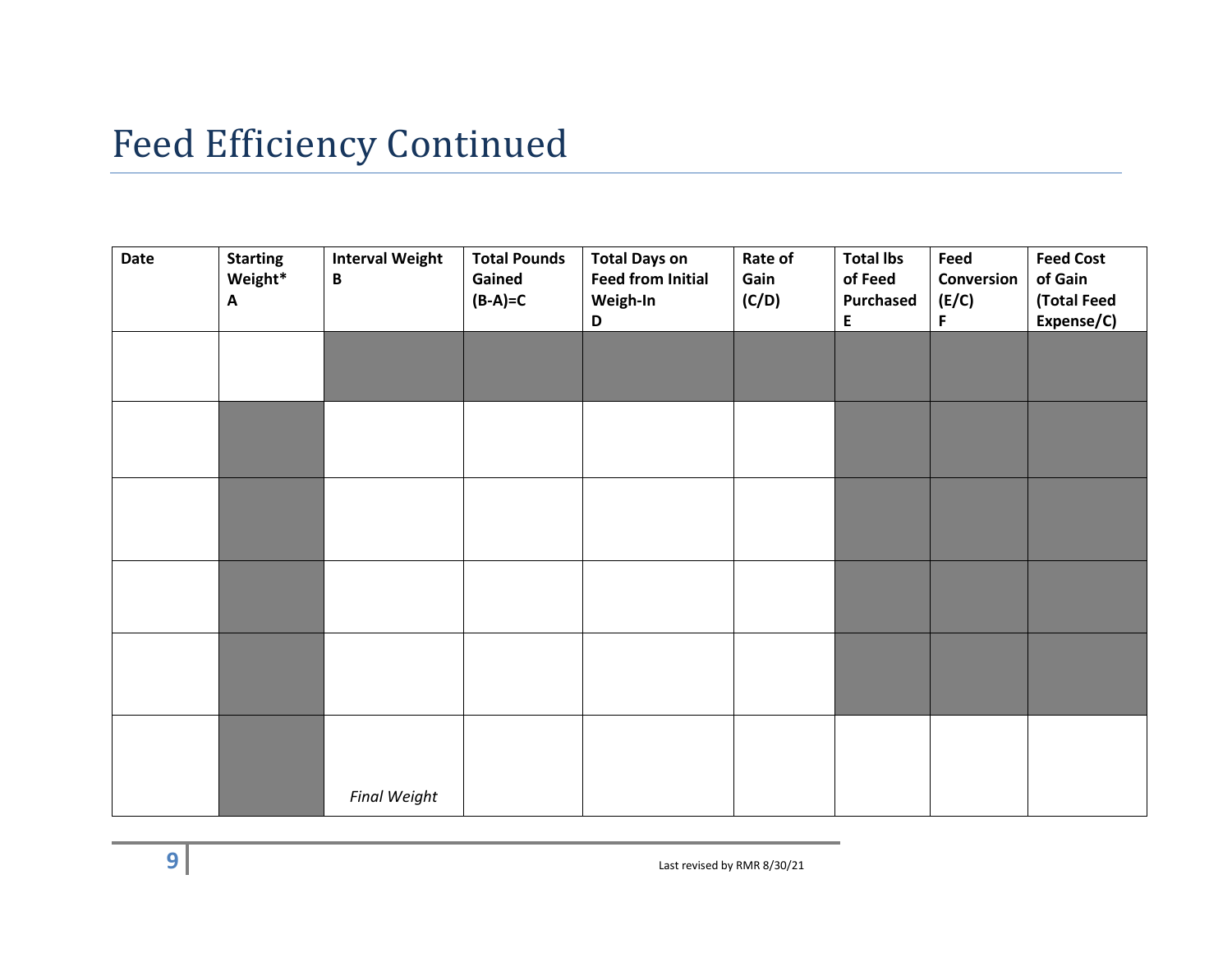# Project Income

If you have shown your market animal at Jackpot Shows- list your premiums won here.

| Date | <b>Animal Name/Number</b> | <b>Source of Income</b> | Income<br>\$ |
|------|---------------------------|-------------------------|--------------|
|      |                           |                         |              |
|      |                           |                         |              |
|      |                           |                         |              |
|      |                           |                         |              |
|      |                           |                         |              |
|      |                           |                         |              |
|      |                           |                         |              |
|      |                           |                         |              |
|      |                           |                         |              |
|      |                           |                         |              |
|      |                           |                         |              |
|      |                           |                         |              |
|      |                           |                         |              |
|      |                           |                         |              |
|      |                           |                         |              |
|      |                           |                         |              |
|      |                           |                         |              |
|      |                           | Total Income \$         |              |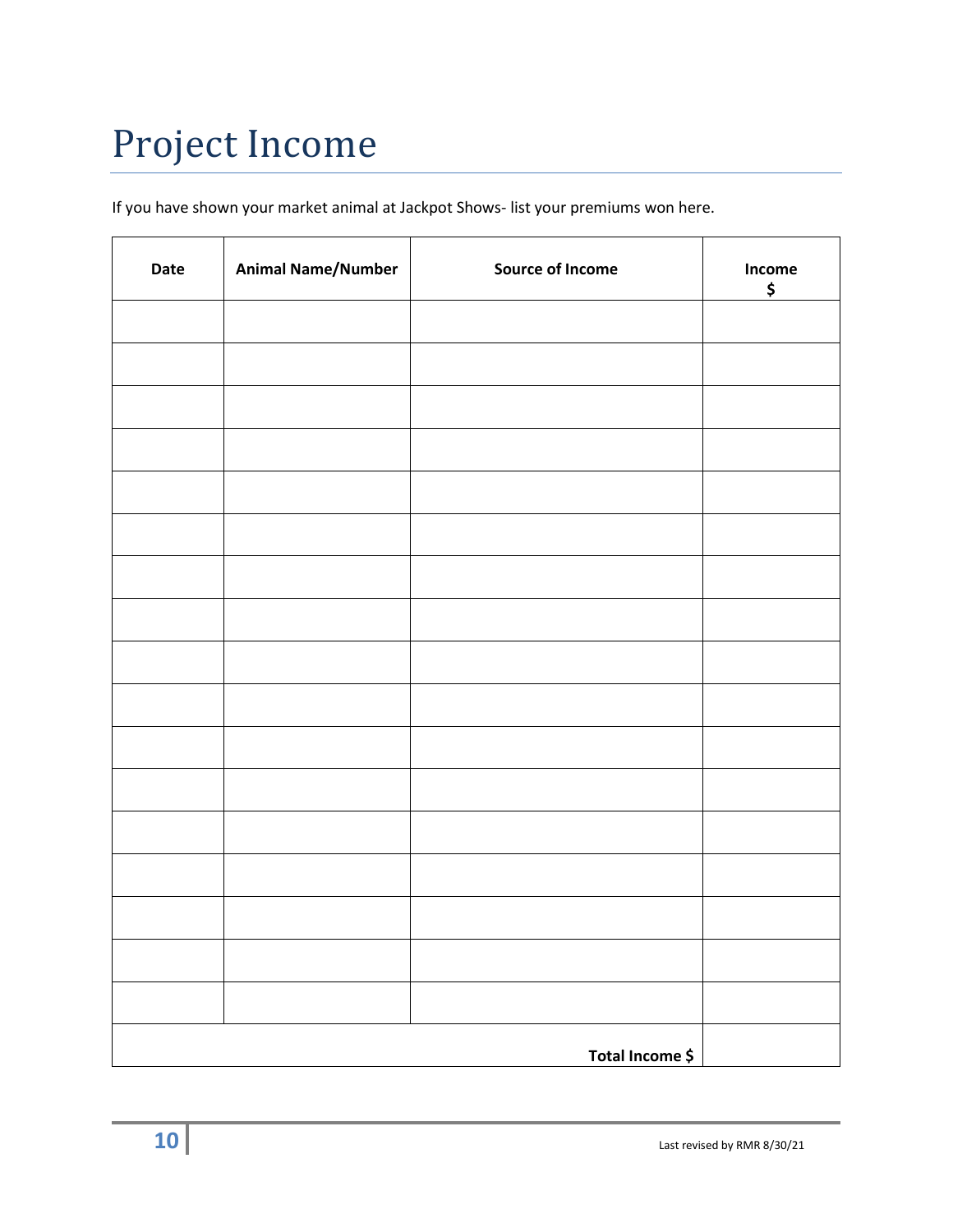# Non-Feed Expenses

Notes:

List everything that you spend money for that you will **NOT** have at the end of the project and that is **NOT** feed or hay. This includes such as bedding, shampoo, grooming products, pictures, and all health expenses. If you had limited non-feed expenses, please make a note at the bottom of the page with an explanation.

| Date | <b>Purchased From</b>          | <b>Description</b> | <b>Price</b> |  |  |
|------|--------------------------------|--------------------|--------------|--|--|
|      |                                |                    |              |  |  |
|      |                                |                    |              |  |  |
|      |                                |                    |              |  |  |
|      |                                |                    |              |  |  |
|      |                                |                    |              |  |  |
|      |                                |                    |              |  |  |
|      |                                |                    |              |  |  |
|      |                                |                    |              |  |  |
|      |                                |                    |              |  |  |
|      |                                |                    |              |  |  |
|      |                                |                    |              |  |  |
|      |                                |                    |              |  |  |
|      | <b>Total Non-Feed Expenses</b> |                    |              |  |  |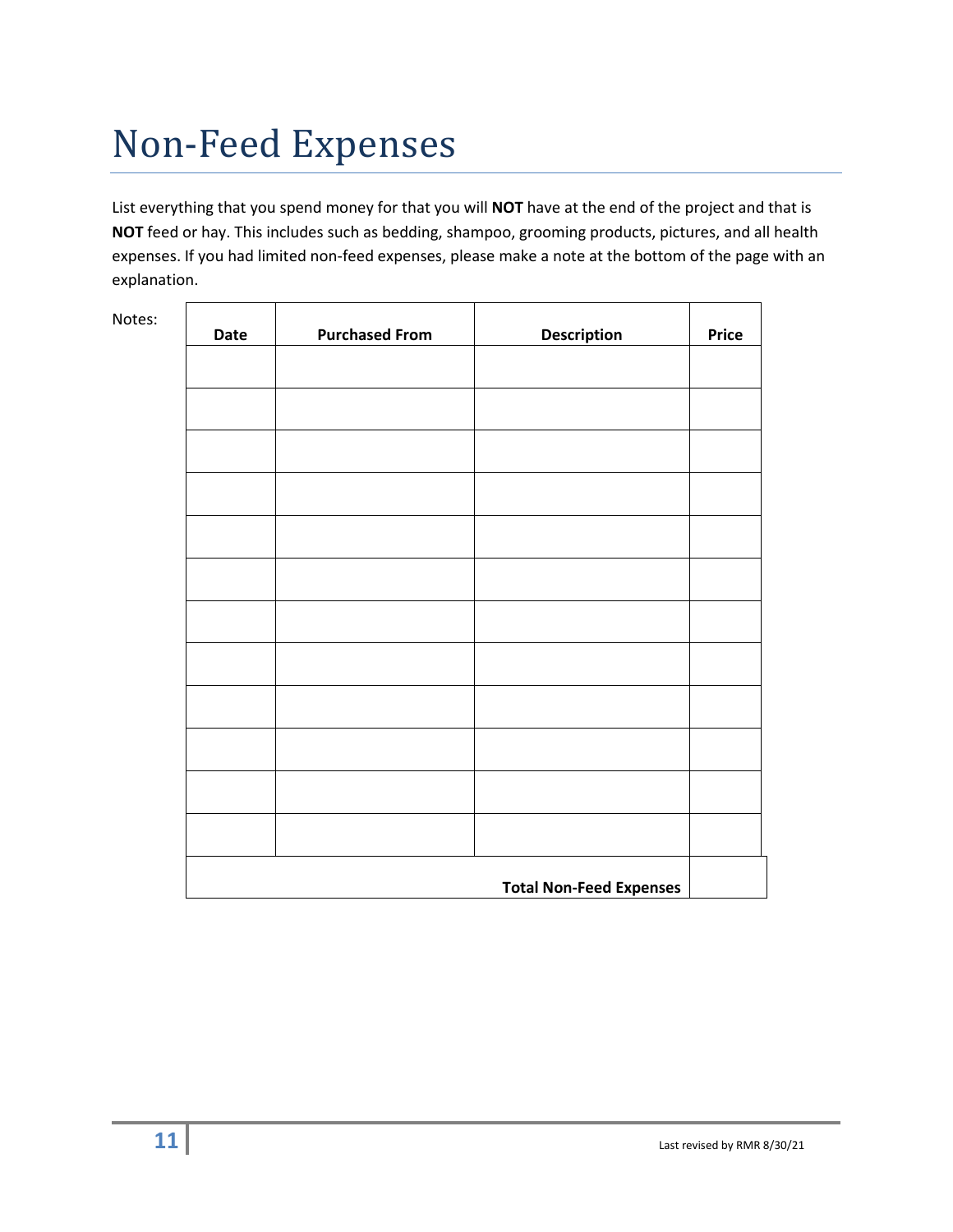# Feed Expenses

List all feed and hay expenses on this page (**list each feed purchase separately**.) Add additional pages as needed. If feed is purchased in bulk or limited amount of feed is purchased, please make explanation of that on the bottom of the page. Add an additional page if necessary.

| Date | <b>Description</b> | Paid To        | <b>Pounds</b> | <b>Total Cost</b> |
|------|--------------------|----------------|---------------|-------------------|
|      |                    |                |               |                   |
|      |                    |                |               |                   |
|      |                    |                |               |                   |
|      |                    |                |               |                   |
|      |                    |                |               |                   |
|      |                    |                |               |                   |
|      |                    |                |               |                   |
|      |                    |                |               |                   |
|      |                    |                |               |                   |
|      |                    |                |               |                   |
|      |                    |                |               |                   |
|      |                    |                |               |                   |
|      |                    |                |               |                   |
|      |                    |                |               |                   |
|      |                    |                |               |                   |
|      |                    |                |               |                   |
|      |                    | <b>TOTALS:</b> |               |                   |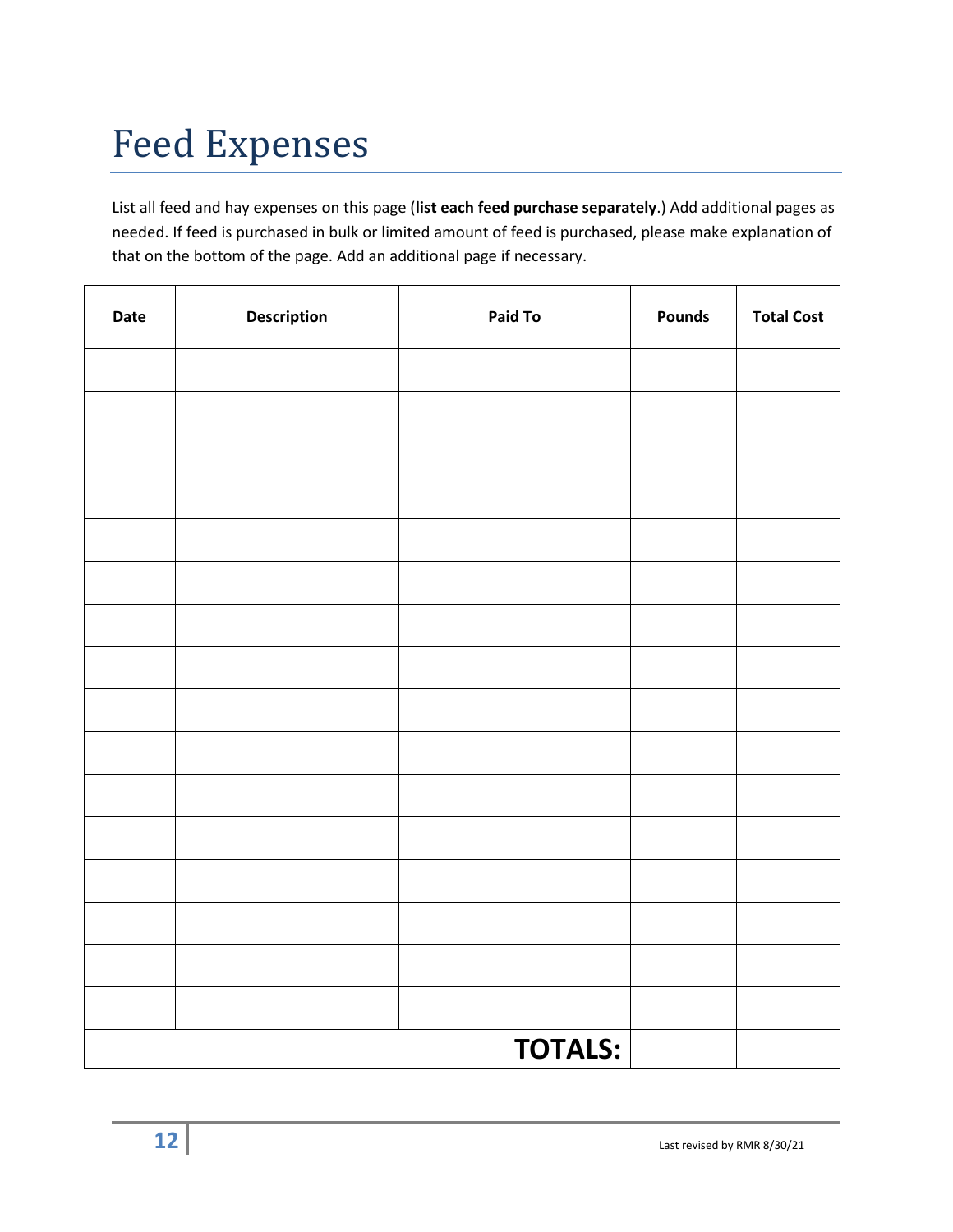# Project Financial Summary

#### **Assets**

| <b>Source of Asset</b>                                   | Amount |
|----------------------------------------------------------|--------|
|                                                          |        |
| Value of Ending Project Inventory                        |        |
|                                                          |        |
| Value of Animal Inventory                                |        |
| <b>Total Value of Assets</b>                             |        |
| (Value of Project Inventory + Value of Animal Inventory) |        |

#### **Expenses**

| <b>Source of Expense</b>  | <b>Amount</b> |
|---------------------------|---------------|
|                           |               |
| <b>Total Depreciation</b> |               |
|                           |               |
| Non-Feed Expenses         |               |
|                           |               |
| <b>Feed Expenses</b>      |               |
|                           |               |
| <b>Total Expenses</b>     |               |

#### **Income**

| <b>Source of Income</b> | <b>Amount</b> |
|-------------------------|---------------|
| Project Income          |               |
| <b>Total Income</b>     |               |

### **Change in Animal Inventory**

| Value at End                          |  |
|---------------------------------------|--|
| Value at Beginning                    |  |
| <b>Net Change in Animal Inventory</b> |  |
| (Value at End – Value at Beginning)   |  |

#### **Profit**

| <b>Profit</b>                                                                      |  |
|------------------------------------------------------------------------------------|--|
| (Total Income– Total Expenses)+Net Change in Animal Inventory                      |  |
| * Einel nuafit en lege een het financeed by eelekues enimes langeniume en de echia |  |

*\*Final profit or loss can be figured by adding animal premiums and achievement money after fair.*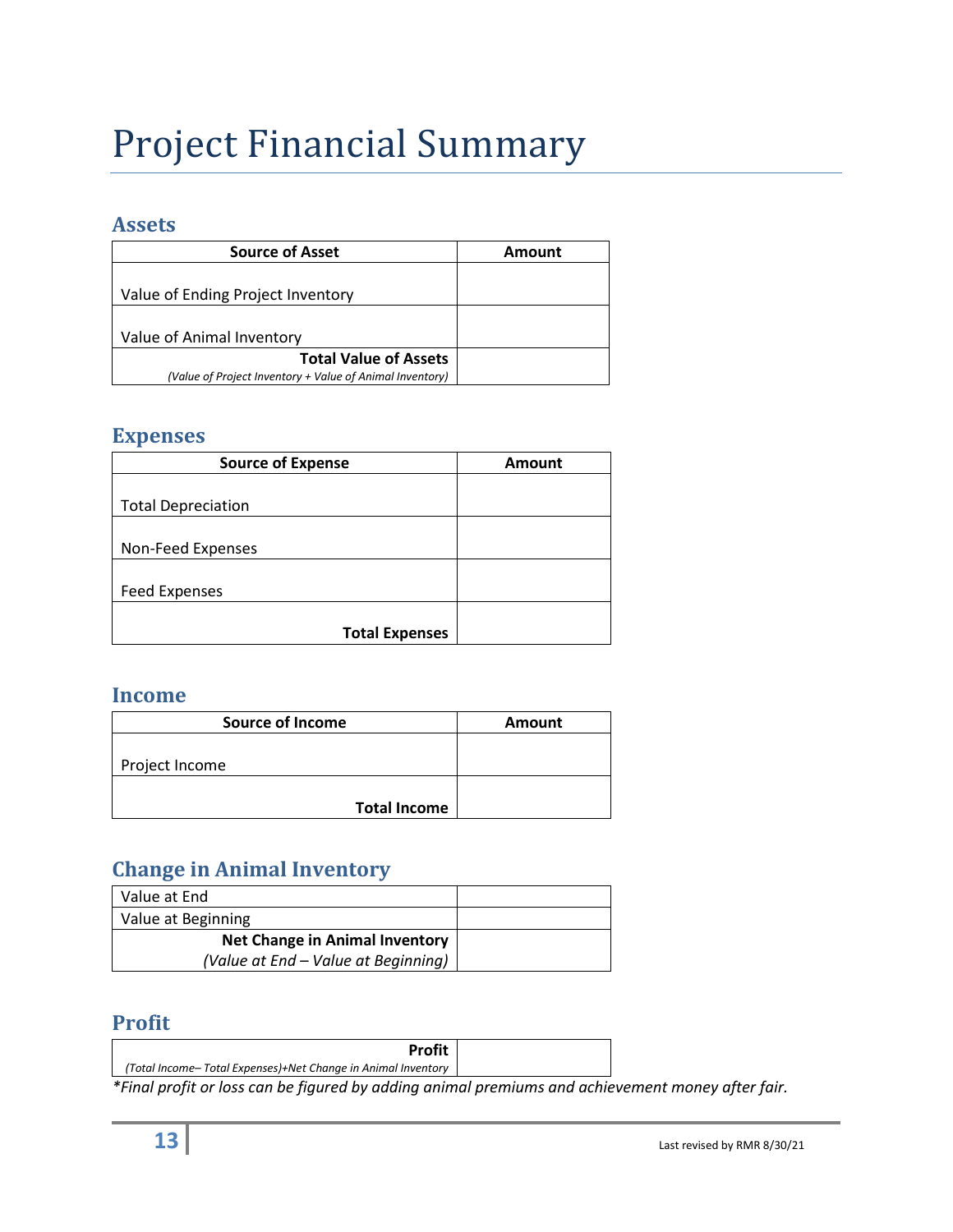# Buyer Letters & Interview Form

Youth showing market animals are expected to contact and recruit buyers – both current and potential. Include a copy of your buyer letter, list of individuals and companies to whom you sent your letter, and a copy of your buyer interview form. You must send five buyer letters with three being new buyers as well as interview one buyer in person.

Youth will also be required to interview a potential buyer. The interview should be conducted in person and requires a buyer signature. Interviews should be conducted in January and February and should be conducted with the utmost professionalism. It is recommended that you make an appointment with the buyer, dress in your official fair dress, and use your best manners.

Buyer Interview Guidelines

- Juniors can interview family members (not immediate), neighbors, church members, etc.
- Intermediates can interview buyers from last year but are encouraged to interview a potential buyer.
- Seniors must interview new potential buyers or buyers that have not bought at ACYF&LS for the last five years.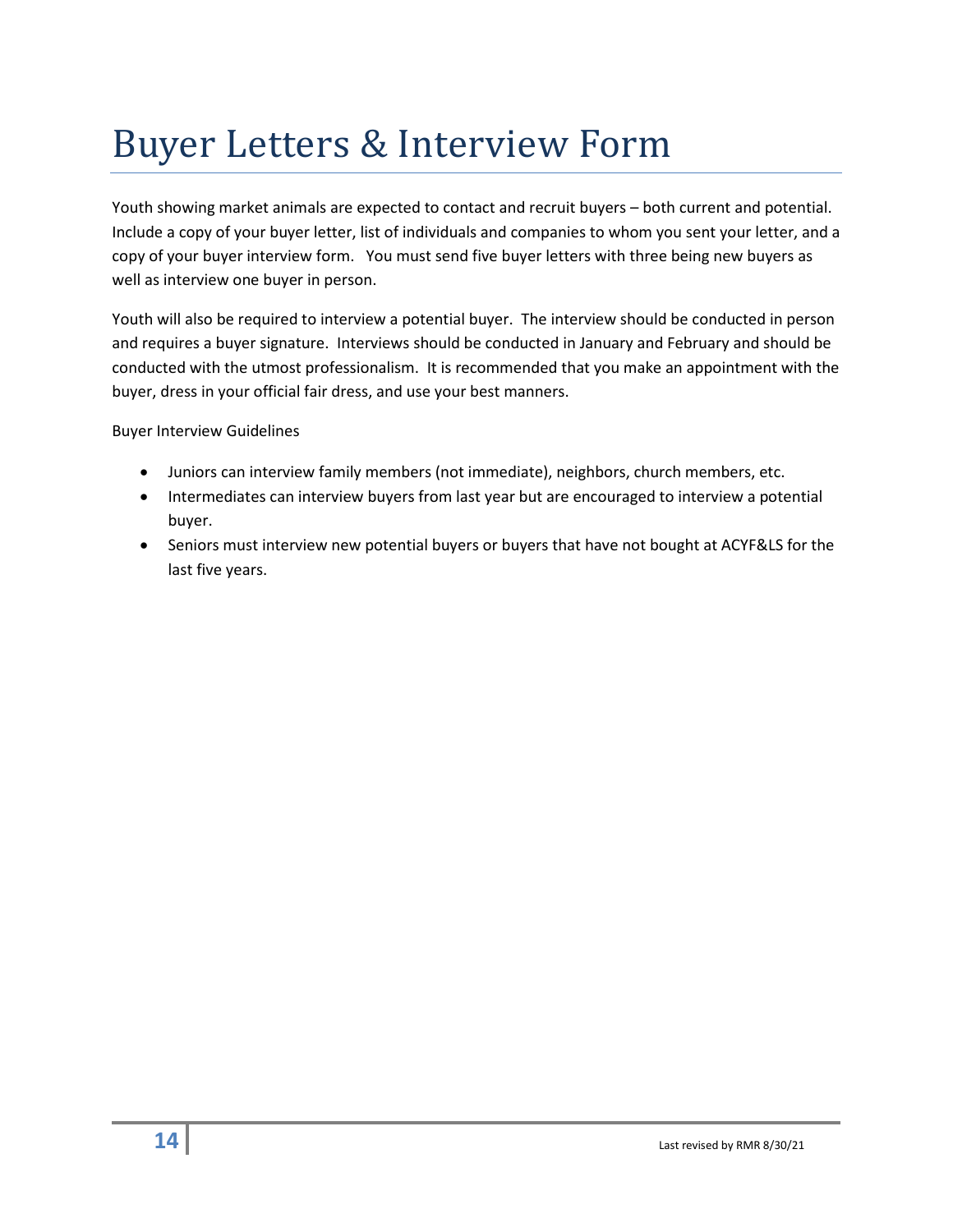

### Alachua County Youth Fair & Livestock Show 2017 Buyer Interview Form Directions

Submit this form in your 2017 Market Record Book.

#### **Youth Information**

| Name | Club/Chapter          |  |
|------|-----------------------|--|
|      |                       |  |
|      |                       |  |
| Age  | Market Animal         |  |
|      | # of Years Showing    |  |
|      | <b>Market Animals</b> |  |

#### **Buyer Information**

| $\overline{\phantom{a}}$<br>Name | Address        |  |
|----------------------------------|----------------|--|
| <b>Business</b>                  | City/State/Zip |  |
| Phone                            | Email          |  |
| Signature                        | Date           |  |

- 1. Describe your business.
- 2. Have you ever bought at the Youth Fair before? If so, when?
- 3. Would you be interested in coming to the Youth Fair and being a buyer this year?
- 4. What other information would you like to receive?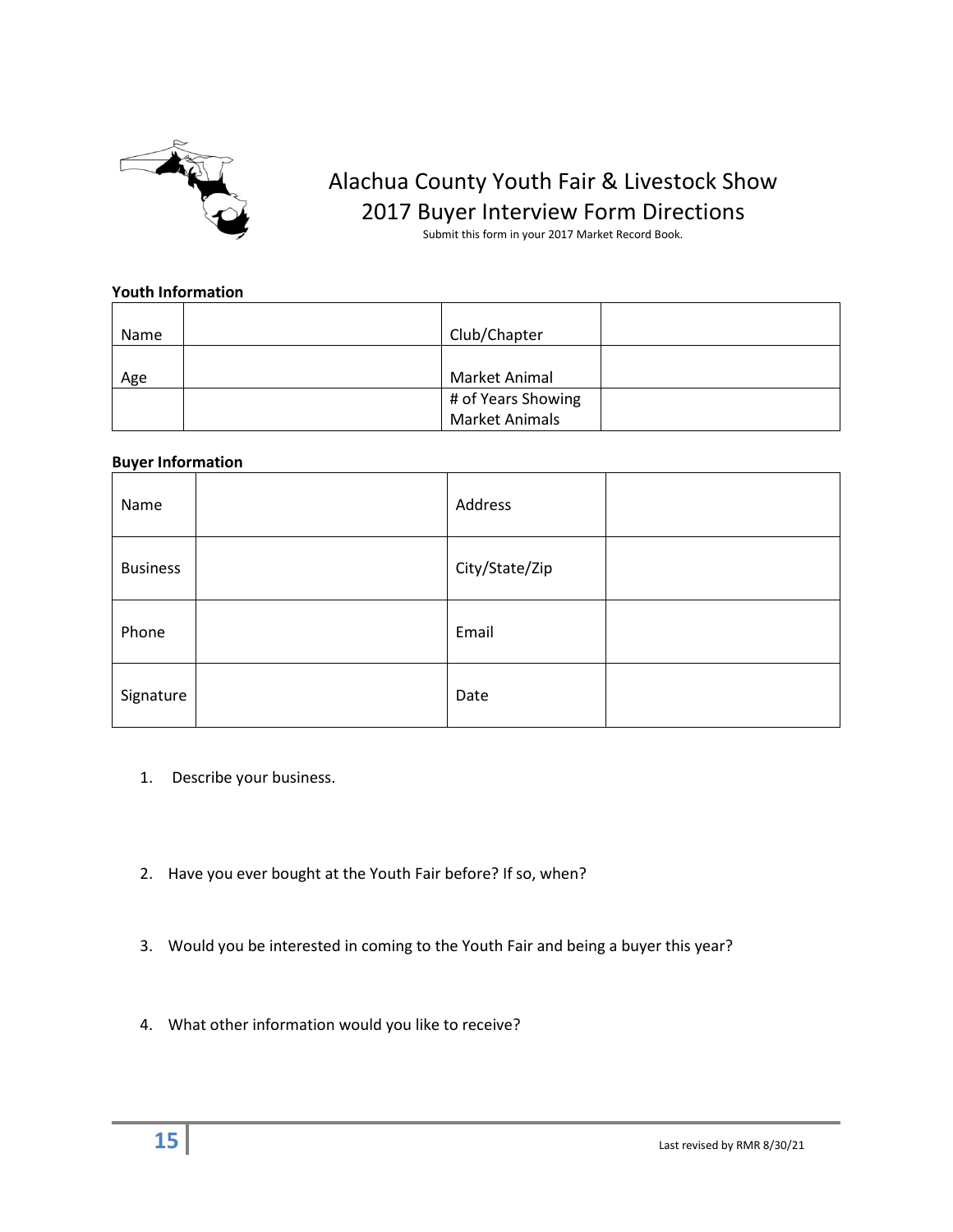# Project Story

**JUNIOR:** Tell us about yourself, your project and your club. What did you learn and what would you do differently next year? What was your favorite part of the project?

**INTERMEDIATE & SENIOR:** How has this year's weather affected your livestock project?

Minimum word requirements: **Senior Division 400 words, Intermediate Division 250 words, & Junior Division 100 words.**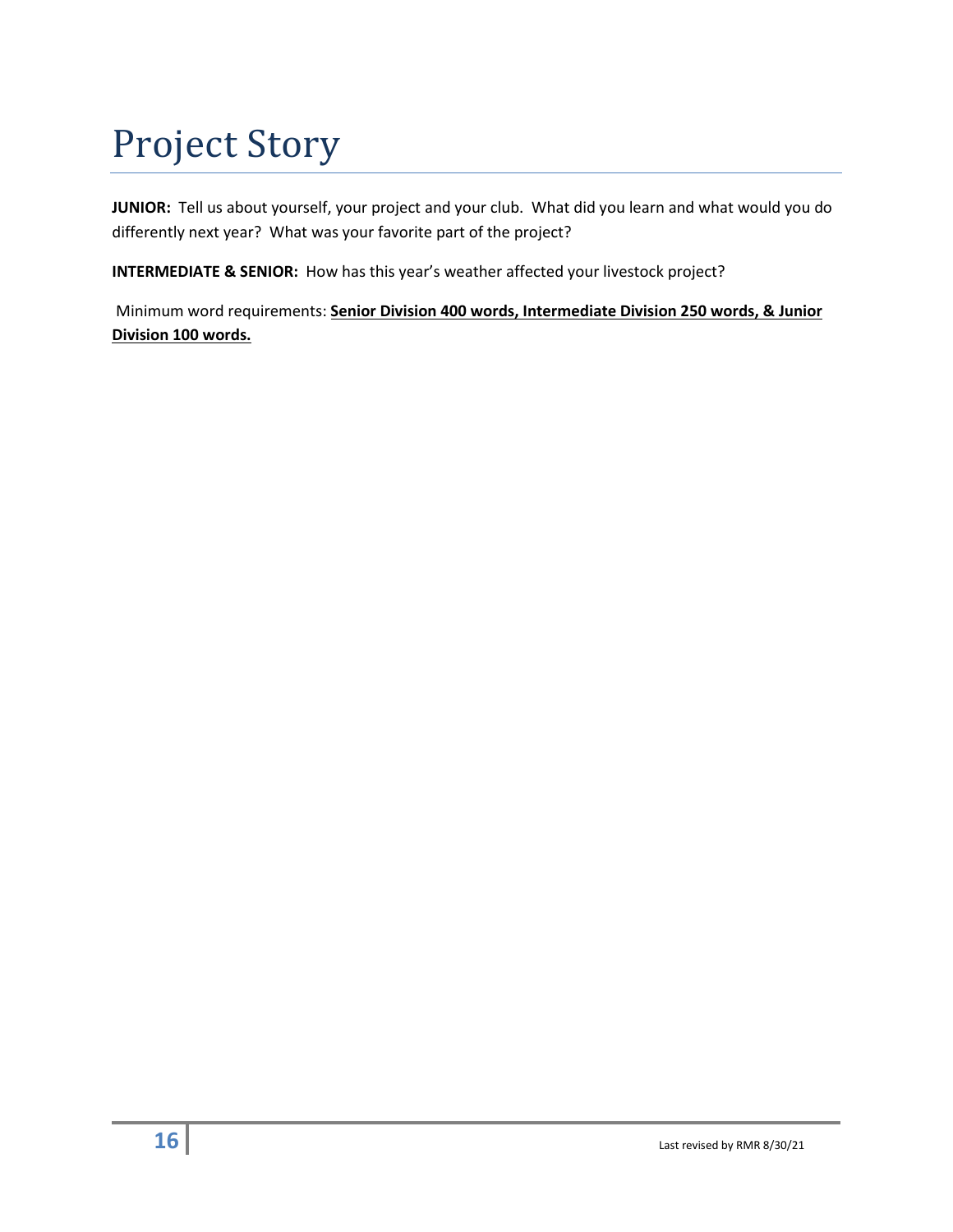Pictures can be photographs or drawings. **USE 5 PICTURES**. Show the beginning and end of your project along with different skills that you have learned. These may be photos, charts, diagrams, plans (such as for animal pens). Include a caption with each photo explaining what you are doing and why you are doing the things shown in the picture. What skills are you demonstrating and why? Captions should be informational. Age of exhibitor, spelling and grammar are considered in the judges' decision. Captions may be typed. Remember this in not a scrapbook. Avoid starting cations with "This is me…", "In this picture…", & "Here I am…".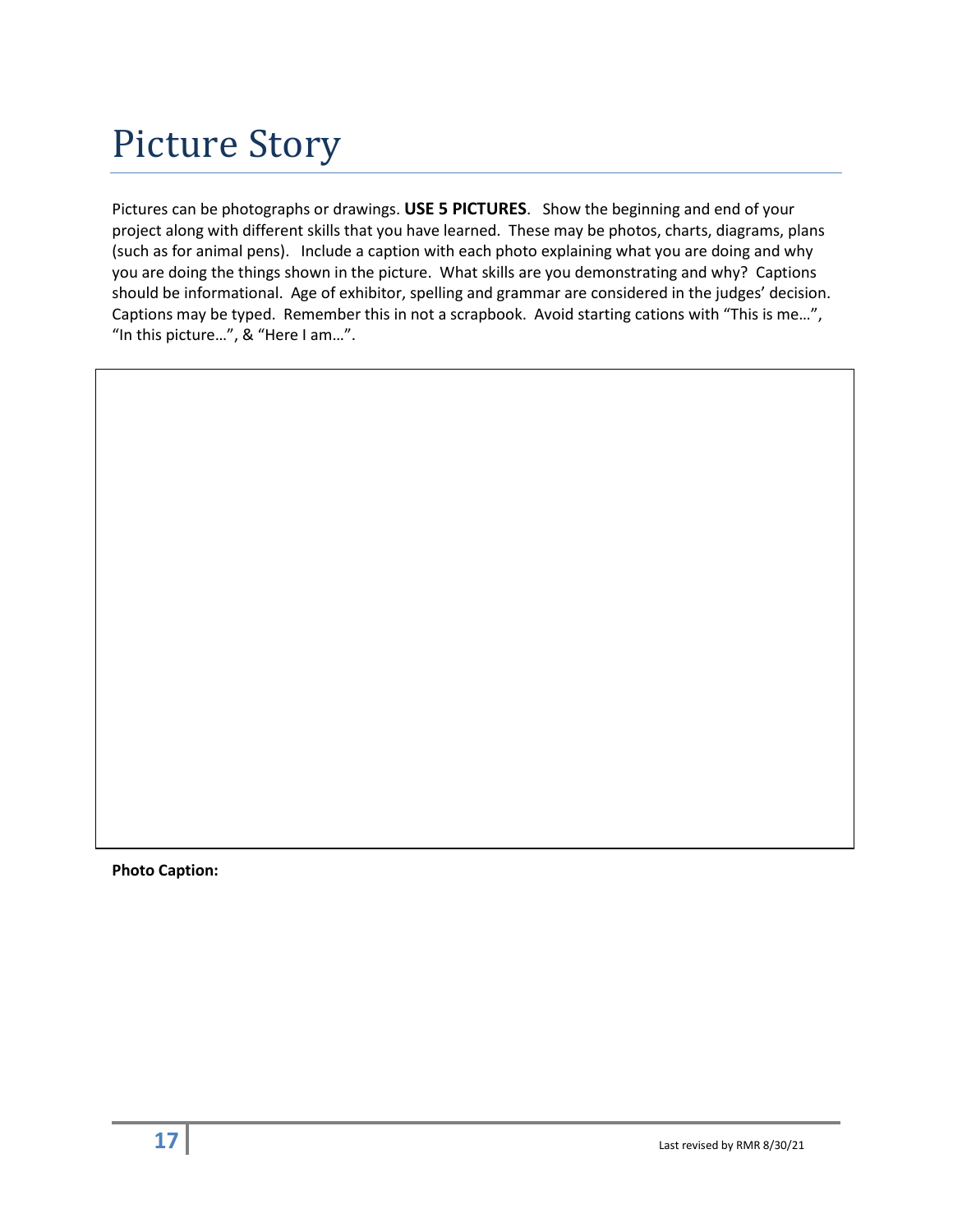Pictures can be photographs or drawings. **USE 5 PICTURES**. Show the beginning and end of your project along with different skills that you have learned. These may be photos, charts, diagrams, plans (such as for animal pens). Include a caption with each photo explaining what you are doing and why you are doing the things shown in the picture. What skills are you demonstrating and why? Captions should be informational. Age of exhibitor, spelling and grammar are considered in the judges' decision. Captions may be typed. Remember this in not a scrapbook. Avoid starting cations with "This is me…", "In this picture…", & "Here I am…".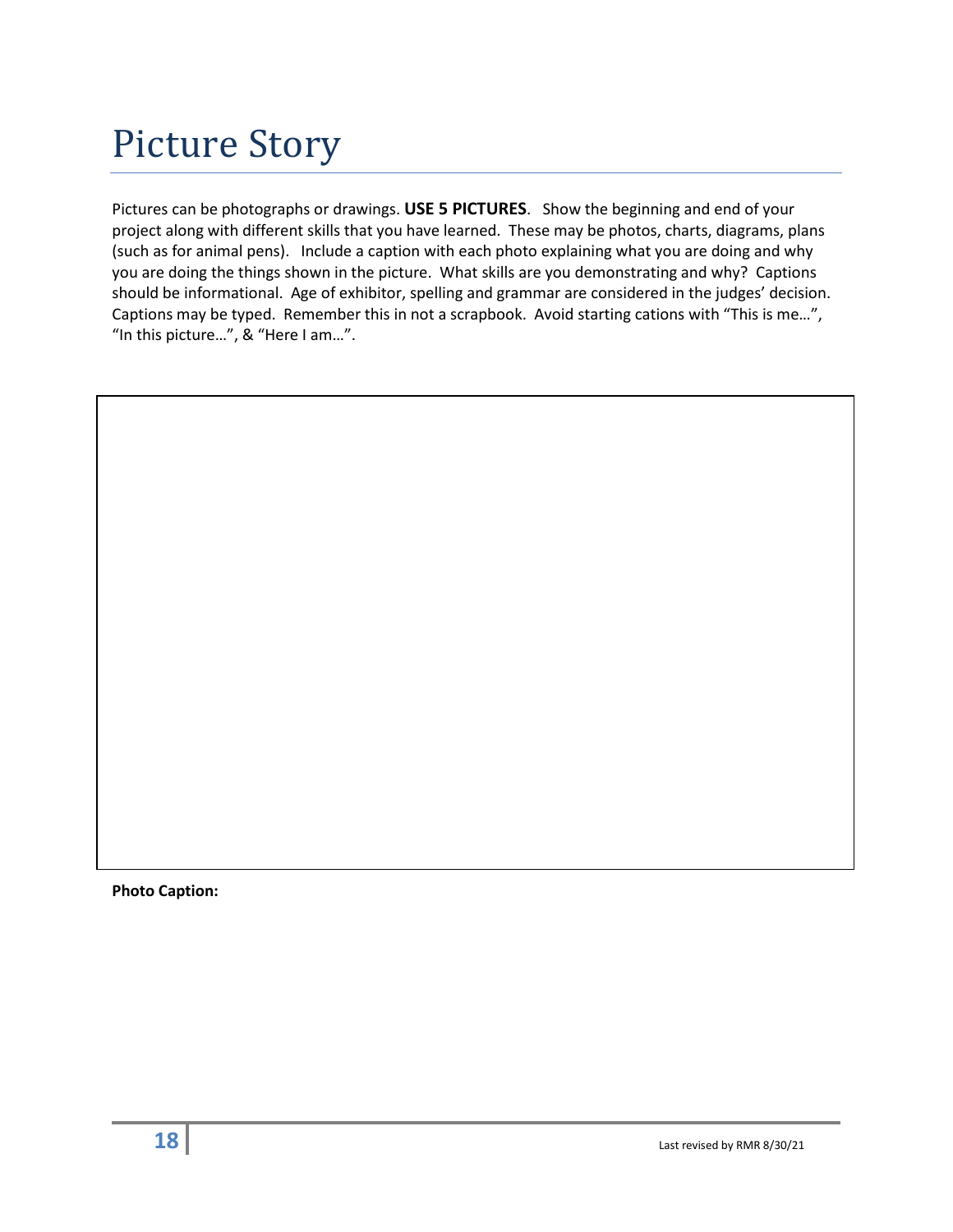Pictures can be photographs or drawings. **USE 5 PICTURES**. Show the beginning and end of your project along with different skills that you have learned. These may be photos, charts, diagrams, plans (such as for animal pens). Include a caption with each photo explaining what you are doing and why you are doing the things shown in the picture. What skills are you demonstrating and why? Captions should be informational. Age of exhibitor, spelling and grammar are considered in the judges' decision. Captions may be typed. Remember this in not a scrapbook. Avoid starting cations with "This is me…", "In this picture…", & "Here I am…".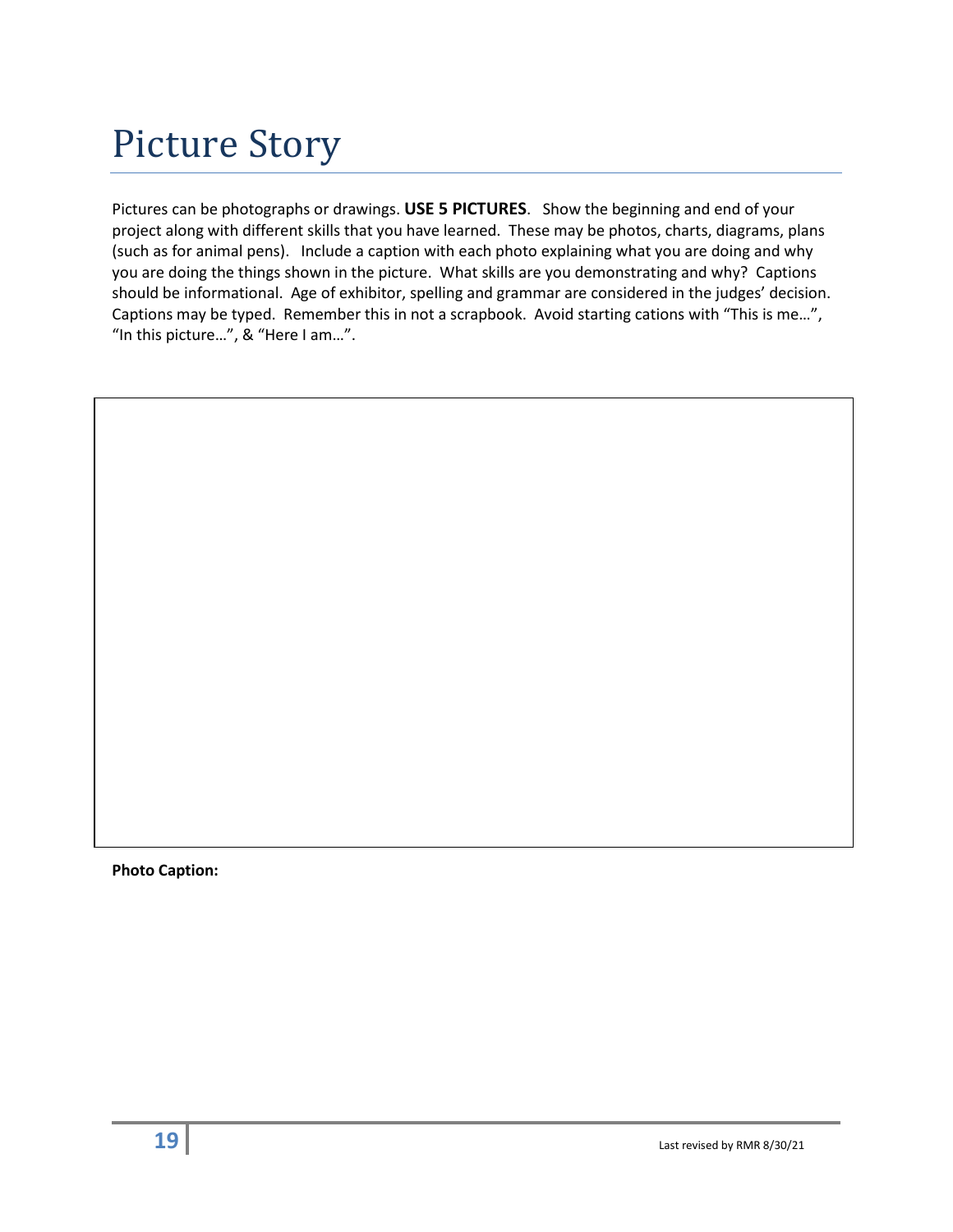Pictures can be photographs or drawings. **USE 5 PICTURES**. Show the beginning and end of your project along with different skills that you have learned. These may be photos, charts, diagrams, plans (such as for animal pens). Include a caption with each photo explaining what you are doing and why you are doing the things shown in the picture. What skills are you demonstrating and why? Captions should be informational. Age of exhibitor, spelling and grammar are considered in the judges' decision. Captions may be typed. Remember this in not a scrapbook. Avoid starting cations with "This is me…", "In this picture…", & "Here I am…".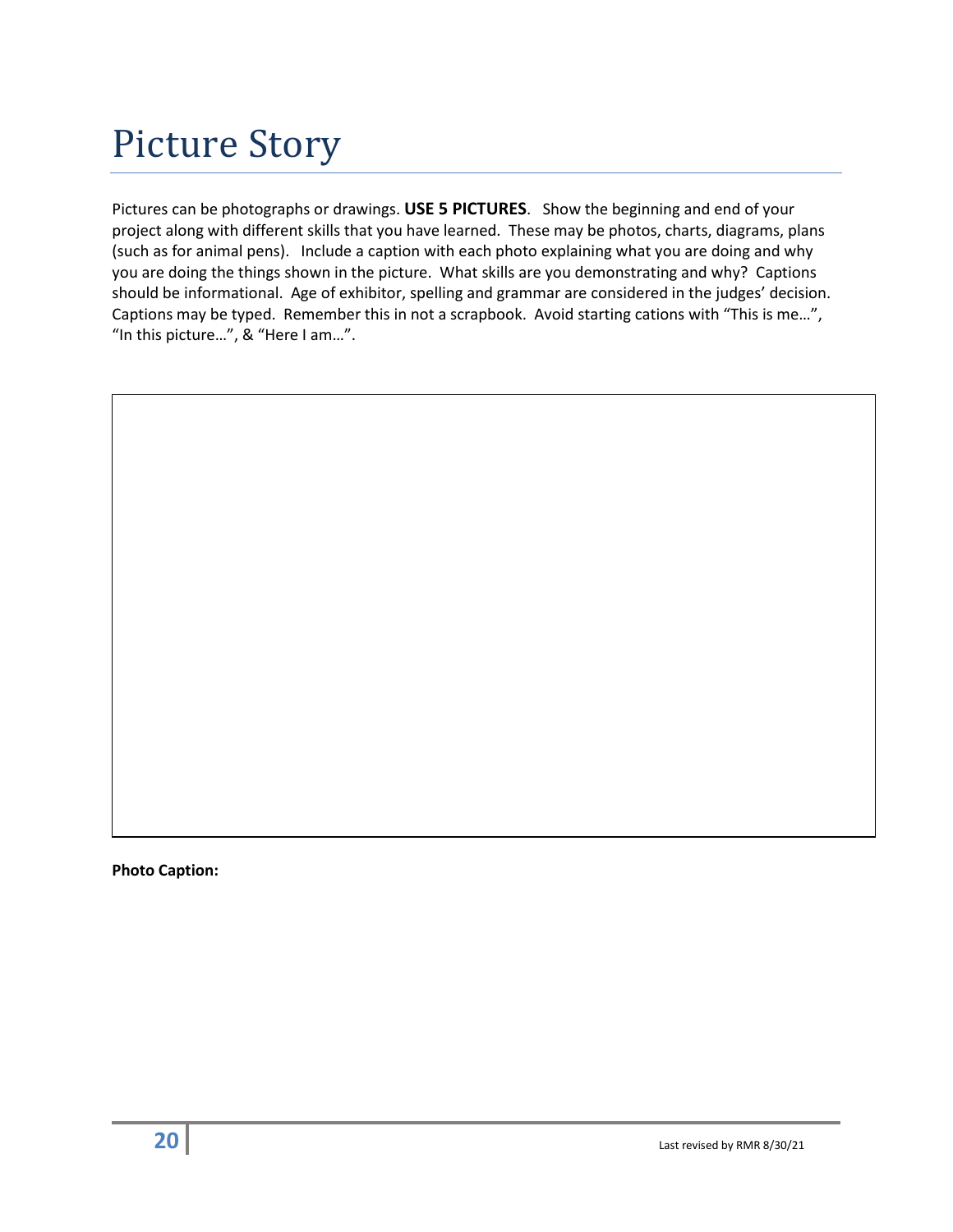Pictures can be photographs or drawings. **USE 5 PICTURES**. Show the beginning and end of your project along with different skills that you have learned. These may be photos, charts, diagrams, plans (such as for animal pens). Include a caption with each photo explaining what you are doing and why you are doing the things shown in the picture. What skills are you demonstrating and why? Captions should be informational. Age of exhibitor, spelling and grammar are considered in the judges' decision. Captions may be typed. Remember this in not a scrapbook. Avoid starting cations with "This is me…", "In this picture…", & "Here I am…".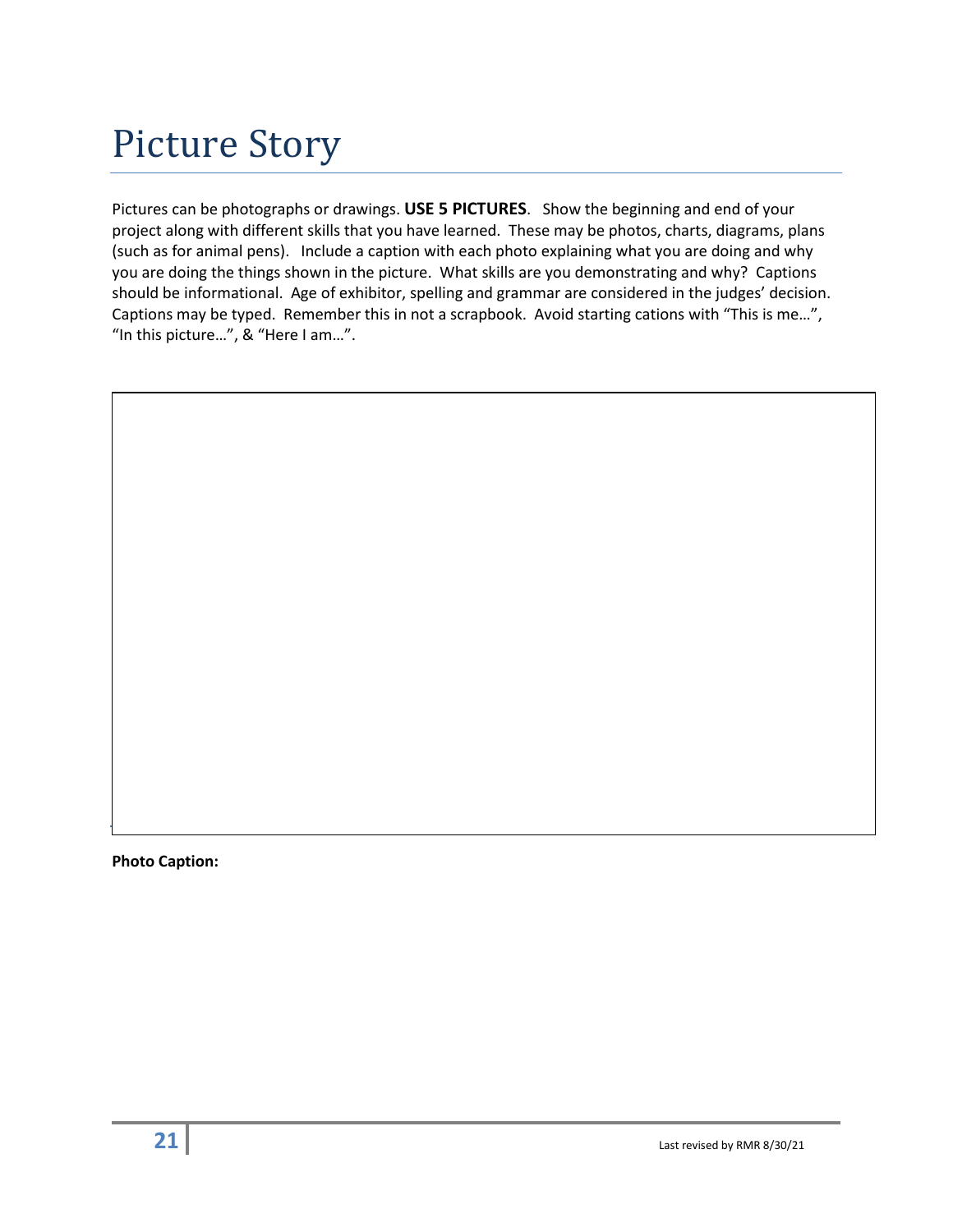## Drug Statement

I hereby certify that any drug, antibiotic, or biological substance which may have been administered by myself, or any other person, was done so in strict compliance with the manufacturers label requirements or as prescribed by a veterinarian.

| Exhibitor's Signature     | Date |
|---------------------------|------|
|                           |      |
|                           |      |
|                           |      |
|                           |      |
| Parent/Guardian Signature | Date |
|                           |      |
|                           |      |
|                           |      |
|                           |      |

#### **Project Accomplishments and Activities (Optional Bonus Section\*)**

List the project books, exhibits, demonstrations, judging teams, day camps, leadership activities, State Fair activities and project-related community service activities engaged in during this project year (September 1 – March 3). Give the title of exhibits; do not just put poster, display, etc. The activities do not have to be 4-H or FFA sponsored, but **they must be related to this project**. **Activities that are mandatory (such as ethics training) do not count for bonus points but can be listed. The Leader/Advisor must sign off to receive the bonus points.**

#### **Examples**

| Month/Year | <b>Description</b> | <b>Title</b> | Where | Leader/Advisor<br><b>Initials</b> |
|------------|--------------------|--------------|-------|-----------------------------------|
|            |                    |              |       |                                   |
|            |                    |              |       |                                   |
|            |                    |              |       |                                   |
|            |                    |              |       |                                   |
|            |                    |              |       |                                   |
|            |                    |              |       |                                   |

\*This section is optional. It is worth extra points on your record book score sheet. Add an additional sheet if necessary.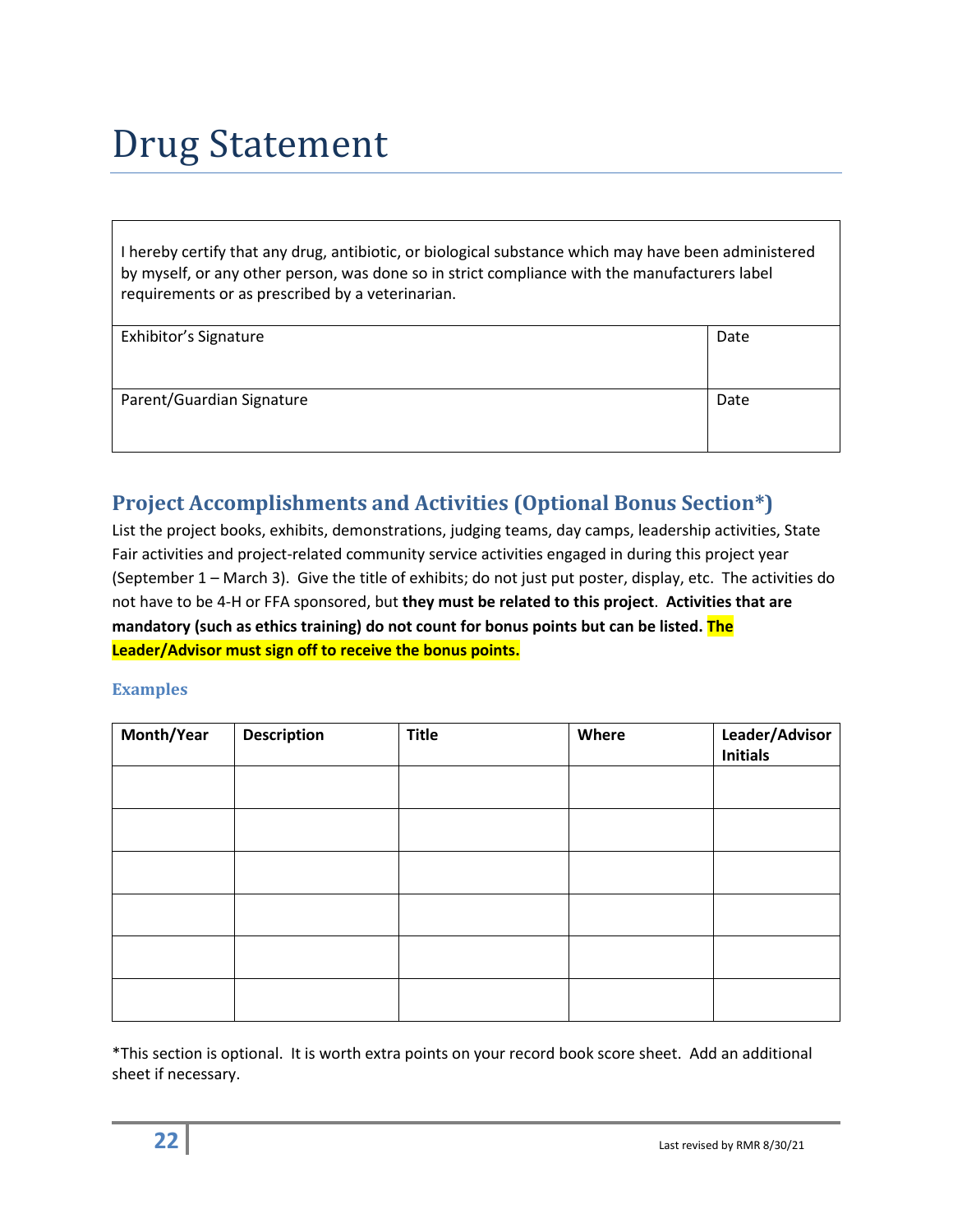### **Market Animal Record Book Scoring Guide**

| <b>Section</b>                               | <b>Incomplete</b>                                                                                                                          | <b>Proficient</b>                                                                                                                                                                               | <b>Exemplary</b>                                                                                                                                                                                                |
|----------------------------------------------|--------------------------------------------------------------------------------------------------------------------------------------------|-------------------------------------------------------------------------------------------------------------------------------------------------------------------------------------------------|-----------------------------------------------------------------------------------------------------------------------------------------------------------------------------------------------------------------|
| <b>Agreements</b>                            | Missing or not filled out.<br>Incorrect signatures or dates.                                                                               | N/A                                                                                                                                                                                             | Page is filled out with correct signatures<br>and dates.                                                                                                                                                        |
| 3 pts.                                       | $(0$ pts.)                                                                                                                                 |                                                                                                                                                                                                 | $(3 \text{ pts.})$                                                                                                                                                                                              |
| Project<br><b>Inventory</b><br>10 pts.       | Page not completed or weak<br>attempt. **DO NOT deduct<br>points for mistakes made by<br>junior in DEPRECIATION**                          | Very few items listed and missing major<br>inventory categories. Costs and<br>depreciation not completed. List of<br>items is unorganized. Contains math<br>errors. ** DO NOT deduct points for | Includes clearly described tack, grooming<br>supplies, training equipment, etc. with<br>values of each item and total of all<br>inventory. List is organized, math is<br>correct and complete. ** DO NOT deduct |
|                                              | $(0-3$ pts.)                                                                                                                               | mistakes made by junior in<br>DEPRECIATION**<br>$(4-6$ pts.)                                                                                                                                    | points for mistakes made by junior in<br>DEPRECIATION**<br>$(7-10 \text{ pts.})$                                                                                                                                |
|                                              |                                                                                                                                            |                                                                                                                                                                                                 |                                                                                                                                                                                                                 |
| Project<br>Animal<br>Inventory               | Page not completed or weak<br>attempt.                                                                                                     | Page partially filled out. Math not<br>complete or not correct.                                                                                                                                 | Page filled out. Math complete and<br>accurate.                                                                                                                                                                 |
| 5 pts.                                       | $(0-2)$                                                                                                                                    | $(3-4 \text{ pts})$                                                                                                                                                                             | $(5$ pts.)                                                                                                                                                                                                      |
| <b>Health</b><br>Record                      | No health records or very<br>minimal health records                                                                                        | Page partially filled out. Does not<br>include all health activities as needed for<br>this project.                                                                                             | Expected health records (deworming,<br>health certificate, preventative, etc.) and<br>thorough explanations.                                                                                                    |
| 10 pts.                                      | $(0-3 \, pts.)$                                                                                                                            | $(4-6$ pt.)                                                                                                                                                                                     | $(7-10 \text{ pts.})$                                                                                                                                                                                           |
| Feed<br><b>Efficiency</b>                    | No records or weak attempt.                                                                                                                | Page partially filled out. Dates and<br>weights list is not organized. Contains<br>math errors or not all columns were                                                                          | Page is complete. Dates and weights are<br>organized. Math is complete and accurate.                                                                                                                            |
| 10 pts.                                      | $(0-3$ pts.)                                                                                                                               | calculated.<br>$(4-7$ pts.)                                                                                                                                                                     | $(8-10$ pts.)                                                                                                                                                                                                   |
|                                              |                                                                                                                                            |                                                                                                                                                                                                 |                                                                                                                                                                                                                 |
| Project<br><b>Income</b>                     | Page not completed.<br>$(0$ pts.)                                                                                                          | Page completed with some math errors<br>and/or grammar/spelling errors.                                                                                                                         | Page is accurate and completed. If not<br>income was generated a "zero" is in the<br>total income box.                                                                                                          |
| 5 pts.                                       |                                                                                                                                            | $(1-4)$                                                                                                                                                                                         | $(5$ pts.)                                                                                                                                                                                                      |
| <b>Non-Feed</b><br><b>Expenses</b><br>8 pts. | Very few items listed and<br>missing major inventory<br>categories (grooming,<br>supplies, equipment). Costs<br>and paid to not completed. | Items listed in generic fashion (not<br>clearly described) and a few more items<br>should be added. Math contains errors.<br>$(3-5 \text{ pts.})$                                               | Includes clearly described expenses (entry<br>fees, vet expenses, bedding, shampoo,<br>etc.) with values of each item and total of<br>all inventory. List is organized and math is<br>complete.                 |
|                                              | $(0-2 \, \text{pts.})$                                                                                                                     |                                                                                                                                                                                                 | $(6-8 \text{ pts.})$                                                                                                                                                                                            |
| Feed<br><b>Expenses</b>                      | Very few items listed. Weight<br>or cost not included.                                                                                     | Items listed in a generic fashion and a<br>few more items should be added. Math<br>contains errors.                                                                                             | Includes clearly described feed expenses.<br>List is organized and math is complete.                                                                                                                            |